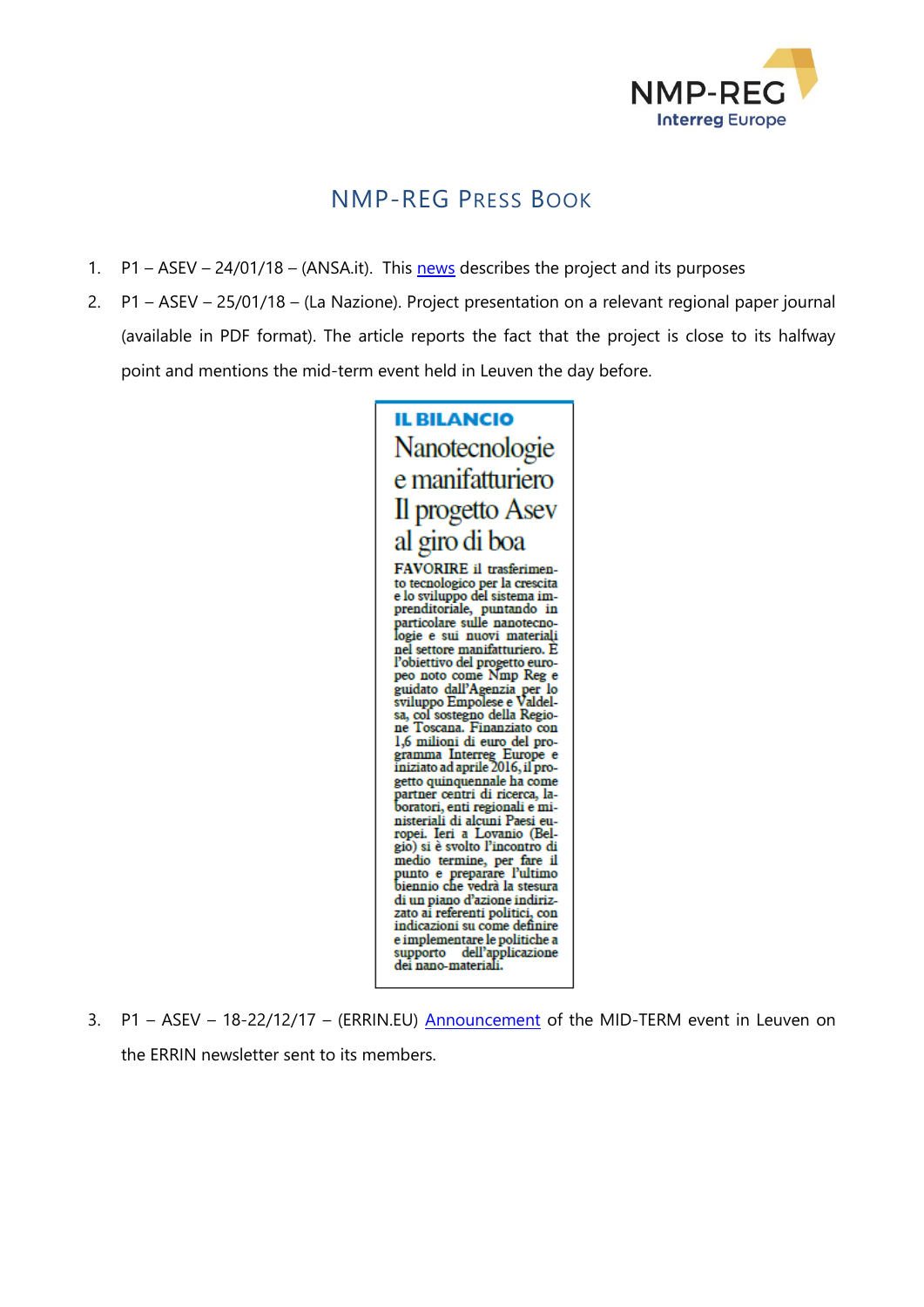

4. P3 – CCDRN – 07/03/18 - (CENTI.pt) In this [article,](http://www.centi.pt/) it is announced the event that will take place in Leuven between the 24<sup>th</sup> and 26<sup>th</sup> of January 2018.

1 www.centi.pt CENTI DEBATES SUPPORT FOR ADOPTING ENABLING TECHNOLOGIES IN **BELGIUM** At the invitation of the Commission for Coordination and Regional Development of the North (CCDR-N) and the International Iberian Nanotechnology Laboratory (INL), CeNTI participated in the Intermediate Event and 5th Interregional Meeting of the NMP-REG project (Delivering Nanotechnologies, Materials and Production (NMP) to REGIONAL manufacturing), held in Leuven, Belgium. The meeting, which took place between 24 and 26 January and was organized by the Agency for Innovation and Entrepreneurship of the Flemish Region (Belgium), was attended by participants from 9 regions from 8 different countries (Belgium, Germany, Spain, the Netherlands, Italy, Portugal, the Czech Republic and Romania), representatives of ERRIN (European Regions Research and Innovation Network) and the European Commission. Participants shared experiences and challenges related to smart specialization strategies and existing regional public policy instruments to foster collaboration between science and industry in the fields of nanotechnology, advanced materials and new production processes. For more information about the project click here.

- 5. P6 UPB 23/03/18 (SRB.ro) The [news](http://srb.ro/) reports the project description as well as the activity carried out during the project stakeholders meeting conducted by the Romanian partners.
- 6. P7 UEFISCDI 23/03/18 (Agerpres.ro) This is a project presentation [article](https://www1.agerpres.ro/comunicate/2018/03/23/comunicat-de-presa-unitatea-executiva-pentru-finantarea-invatamantului-superior-a-cercetarii-dezvoltarii-si-inovarii-15-09-53) published on the national press agency.